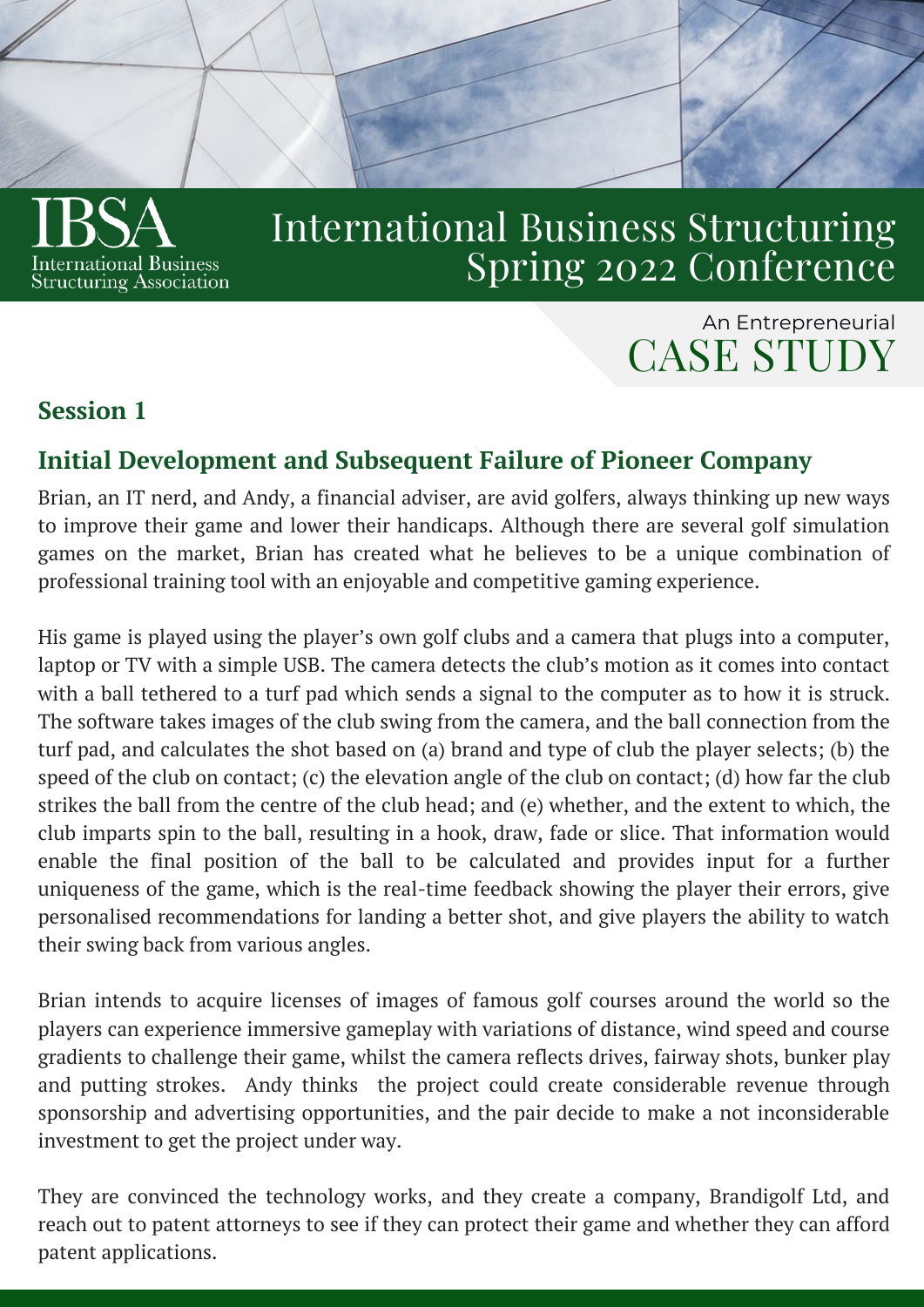They then approach a manufacturer Andy advises to quote for making the camera, the turf pad and other hardware which they intend to sell online through a global distribution platform, and which need to marry up with an App they can license to end users.

To pay for prototypes and the manufacture of sufficient quantities of the cameras and turf pads to make the launch of the App successful, they raise money from friends and family (including wealthy golfing buddies) who take advantage of investor schemes such as the EIS scheme in the UK. In order to structure their business to protect their IP and reflect a substantial organisation, they create a holding company which will own Brandigolf Ltd, as well as a newly created IP company, and take advice as to where this should be located.

The company is initially successful but faults develop with the turf pads which affects the way the trajectory of the golf swing is shown on the screen, and customers return the turf pads demanding refunds. This creates significant adverse cash flow issues for Brandigolf, and the directors discuss with insolvency experts how they can rescue their idea through a Company Voluntary Arrangement or a Restructuring Plan. Brandigolf starts legal proceedings against the manufacturer and at the same time the pair consider their options as to how they can rescue the company. They are advised that in the short term, in order to protect the company and its business from creditor actions, they should take advantage of the new moratorium procedure created during the recent pandemic. This will allow them time to formulate a proposal to their creditors, potentially in the form of a CVA or other arrangement.

During the moratorium period however, the Company's cash-flow position worsens significantly and unfortunately the manufacturer of the turf pads goes into liquidation. As a result, Brian and Andy are advised that the Company should be placed into administration.

#### **Session 2**

#### **Resurrection and Ultimate Success of Phoenix Company**

As part of a new plan to rescue the concept, a new company is created called Anian Golf Ltd. While it is intended that Anian will source a new manufacturer of the turf pads, it will require the technology created by Brian to restart the business. Anian will be backed by sufficient cash raised from a venture capital fund which will hopefully allow the company to develop more securely than its predecessor.

The insolvency expert advises Brian and Andy that the business and assets of Brandigolf can be purchased by Anian, and an asset purchase agreement is agreed which will take effect as and when Brandigolf enters into administration. They have to consider, among other issues, how the existing license agreements for the courses around the world can be transferred to Anian Golf Ltd as well as potentially third parties.

The new company secures better manufacturing materials and prices for both the cameras and the turf pads, and then develops a very sophisticated sponsorship and marketing program.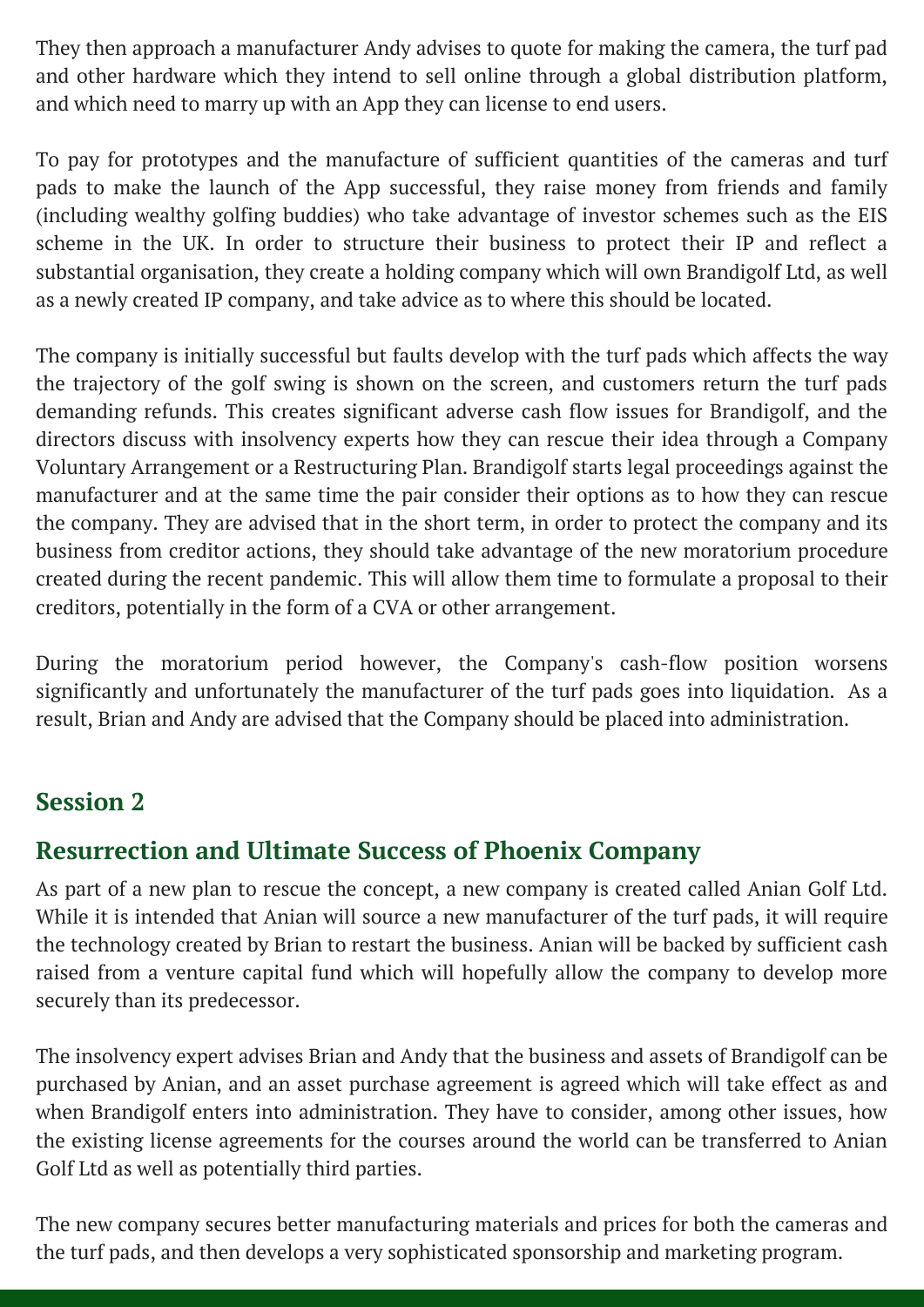It needs to acquire space on servers in different locations on which its algorithms can support the Apps sold through its e-commerce platforms along with the cameras and turf pads. These algorithms are designed to produce the USP of the entire business concept, which is the interaction of information from both the cameras and the turf pads along with the feedback explaining where the user has made errors in calculating wind, gradient, distance, club selection, swing style, putting strokes and other issues which the golfer would experience on a real course.

The venture capital fund introduces the concept to others in the private equity world of finance, and together they have the idea of creating a cryptocurrency which would be called the Anian, and would be offered to all golfers as the golfing 'bitcoin'. These could be earned by players as a reward for excellent shots, winning mini challenges or online tournaments, and could be exchanged at all participating golf courses for green fees, coaching fees or golfing products.

The Anian cryptocurrency takes the market by storm, with golfers around the world clamouring to purchase the currency, and golf clubs recognising the benefits of attracting currency holders through offering products with Anian alternatives in addition to the dollars, sterling or euros marked for the fees or products. The IP rights to the Anian could become more valuable than the e-commerce sales of the cameras with the App attached, and the private equity firms wish to separate the Anian from the company. A new company is created in which Andy would have a minimal interest, and in which a new management team is employed. Brian is aware that his earn-out will be affected by the transfer of rights to the Anian to the new company, and seeks legal advice as to his rights.

Unfortunately, Brian and Andy fall out and disagree on how the company can move forward with its existing and new private equity partners. Lawyers get involved in an acrimonious argument about share rights, valuations and how the two can either move forward together or agree who should pursue the company's future.

The private equity firms are alarmed and threaten to 'pull the plug' with the security they hold if the two cannot reach a settlement. Eventually, Brian agrees to sell his shares to the venture capital fund with an earn-out mechanism reflecting future growth of the company.

Andy and Brian then meet to discuss how their interests have been materially changed by the private equity firms, and the two agree to co-operate to resolve the situation. Eventually, a deal is agreed with the private equity firm that the new company becomes a subsidiary of the new holding company of Anian Golf Ltd in order for Brian's rights to be protected, and also so that Andy's interest in Anian Golf Ltd and the Anian is preserved.

All parties now agree that the way forward is to raise capital on either the main or secondary markets of either the New York or London stock exchanges, and the management team employed to develop the Anian are now tasked to create a prospectus detailing the current trading and future prospects of Anian Golf Ltd and the subsidiary's Anian prospects.